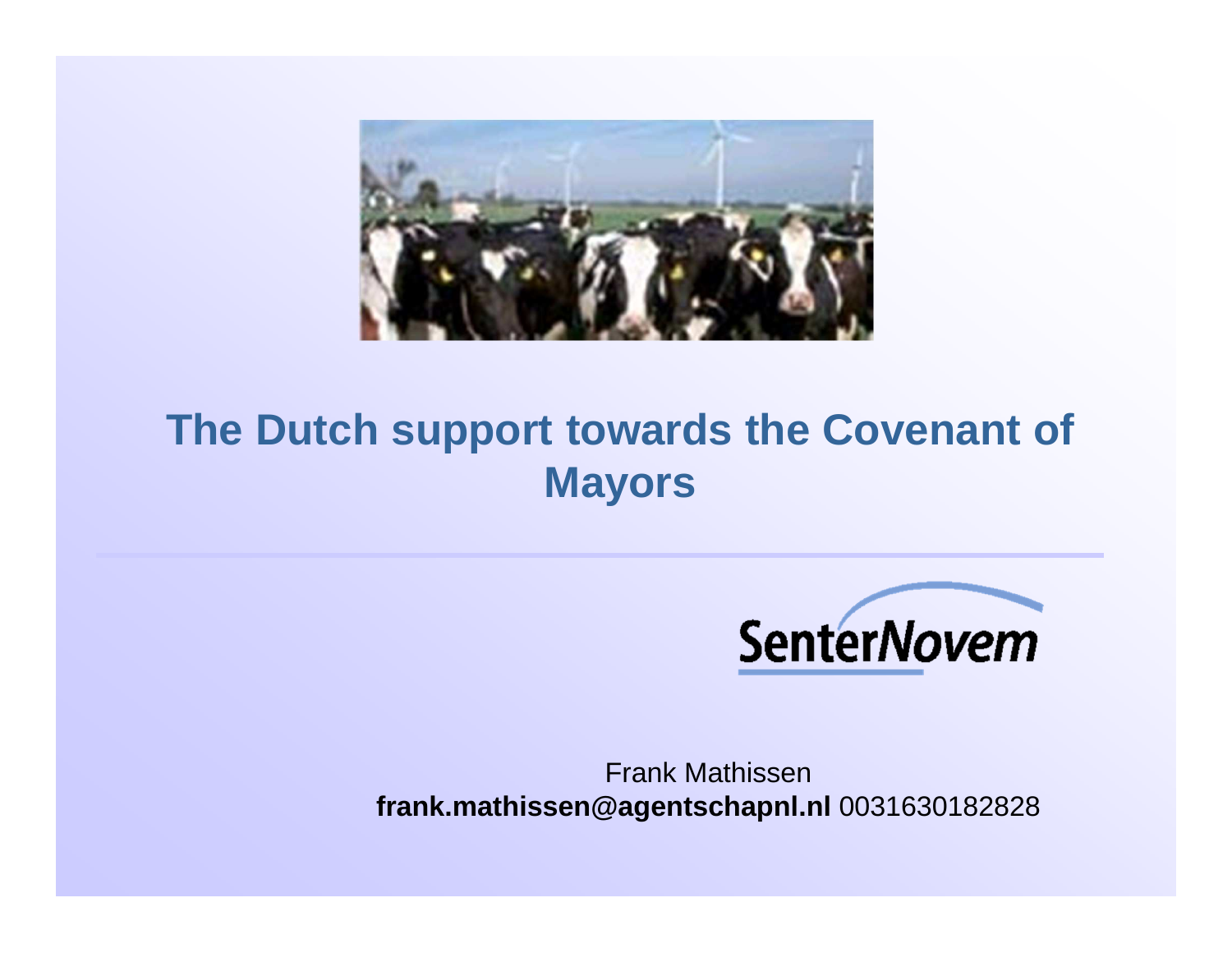

## NL Agency

- • An Executive Agency of the Ministry of Economic Affairs, Agriculture and Innovation, independent, no conflicting competition with commercial Participants.
- Our core competence is to turn government policy into reality.
- • With 2500 Employees and 175 energy related programmes, we provide access to a broad Dutch network of provinces, municipalities, knowledge institutes, research centres, tradeassociations, companies and government.
- Program Local Climate Policies has been supporting Municipalities, Regions and Provinces for over 25 years. The 175 energy related programs are our input for the development of Local climate Policies and SEAP's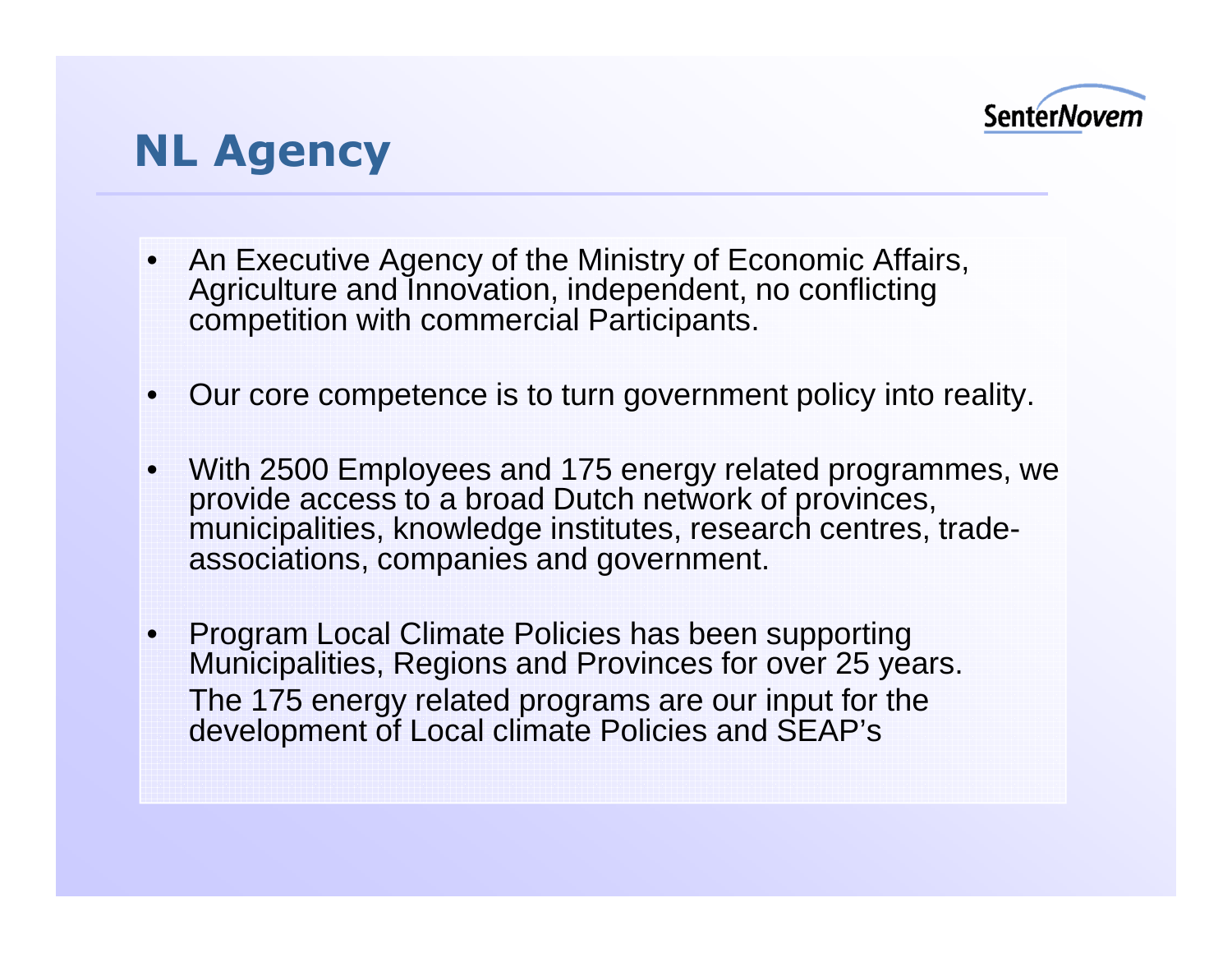

## Key Figures of the Netherlands

- •Area: 41.528 km2
- •Population: 17 million
- •441 municipalities
- •12 Provinces
- • 240 municipalities developed & implemented climate policy/SEAP 2004-2008
- • 320 municipalities developed & implemented climate policy/SEAP 2008-2012
- • More than 10.000 climate projects developed and implemented by the municipalities/regions and provinces
- • 16 municipalities joined the covenant of mayors

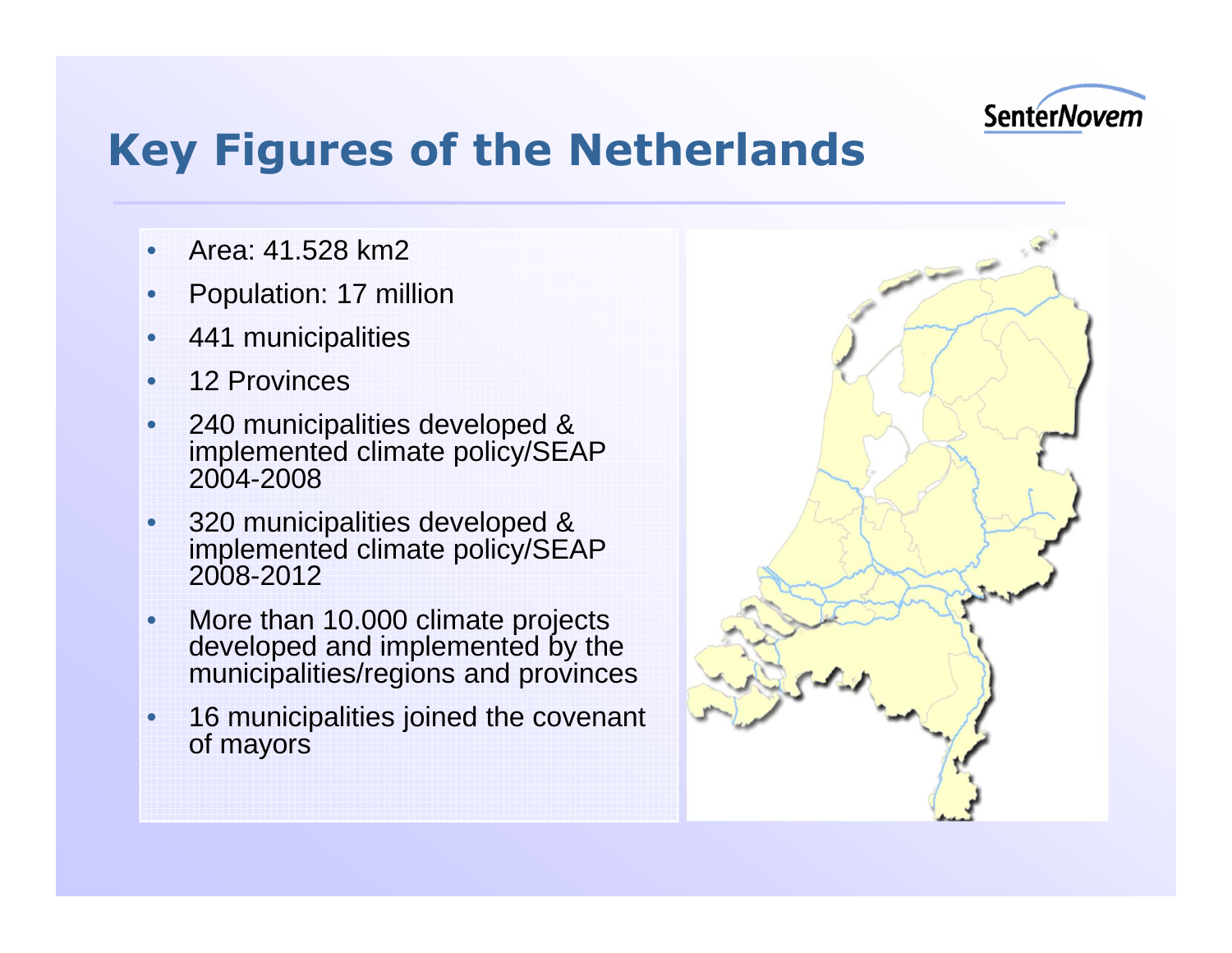

## Climate Covenant

- Voluntary agreement between central and local governments, 2004 till 2012.
- Aim is to intensify local climate policy:
	- $\mathcal{L}_{\mathcal{A}}$  **end result: local implementation plan/SEAP concluded by the local council & mayor**
- Climate Covenant Subsidy
- Support from NL Agency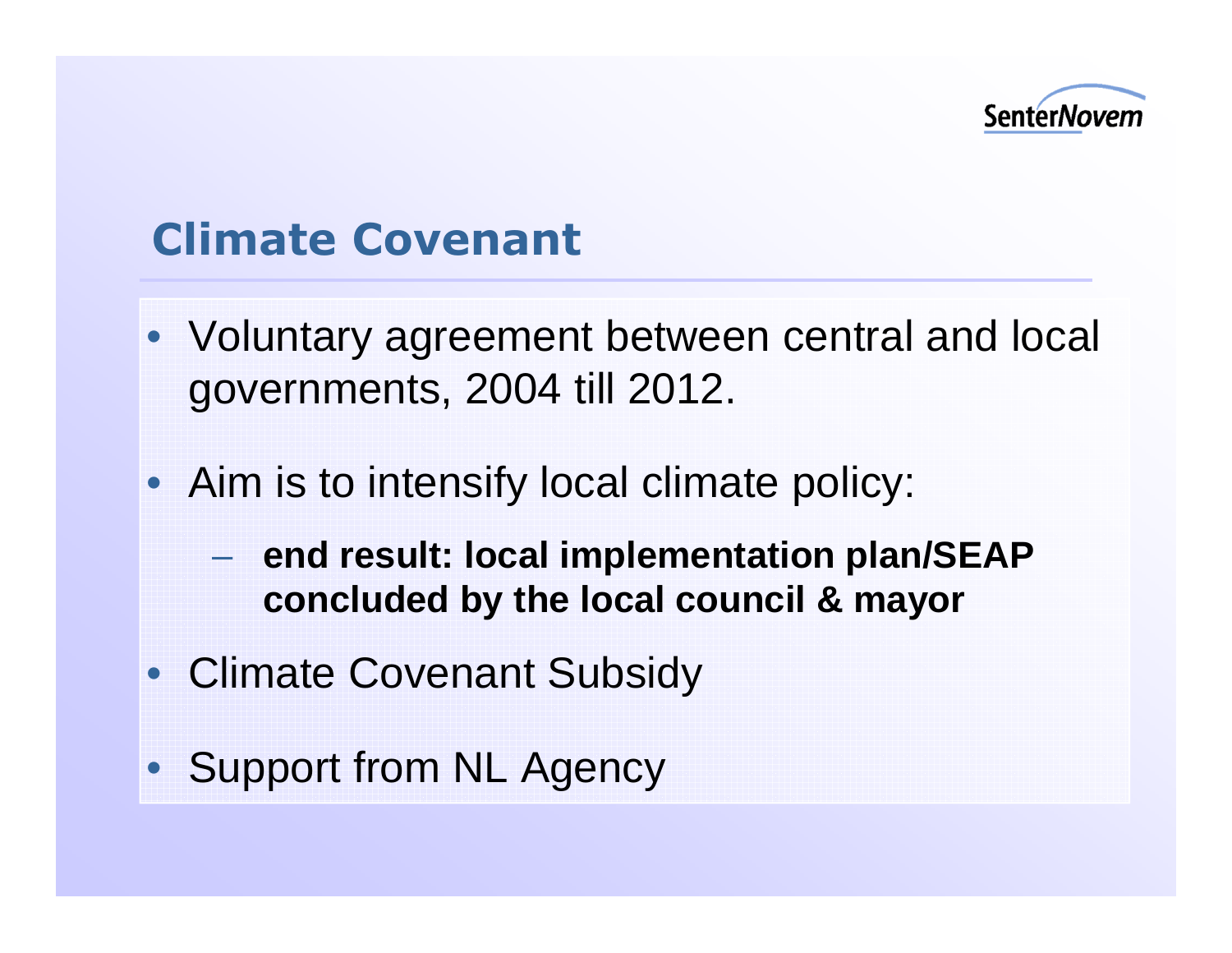

## **Covenant Parties**

- Dutch Association of Municipalities
- Dutch Association of Provinces
- Ministeries of
	- –Economical Affairs
	- – Spatial Planning, Housing and the Environment
	- **Agriculture**
	- –Traffic & Water

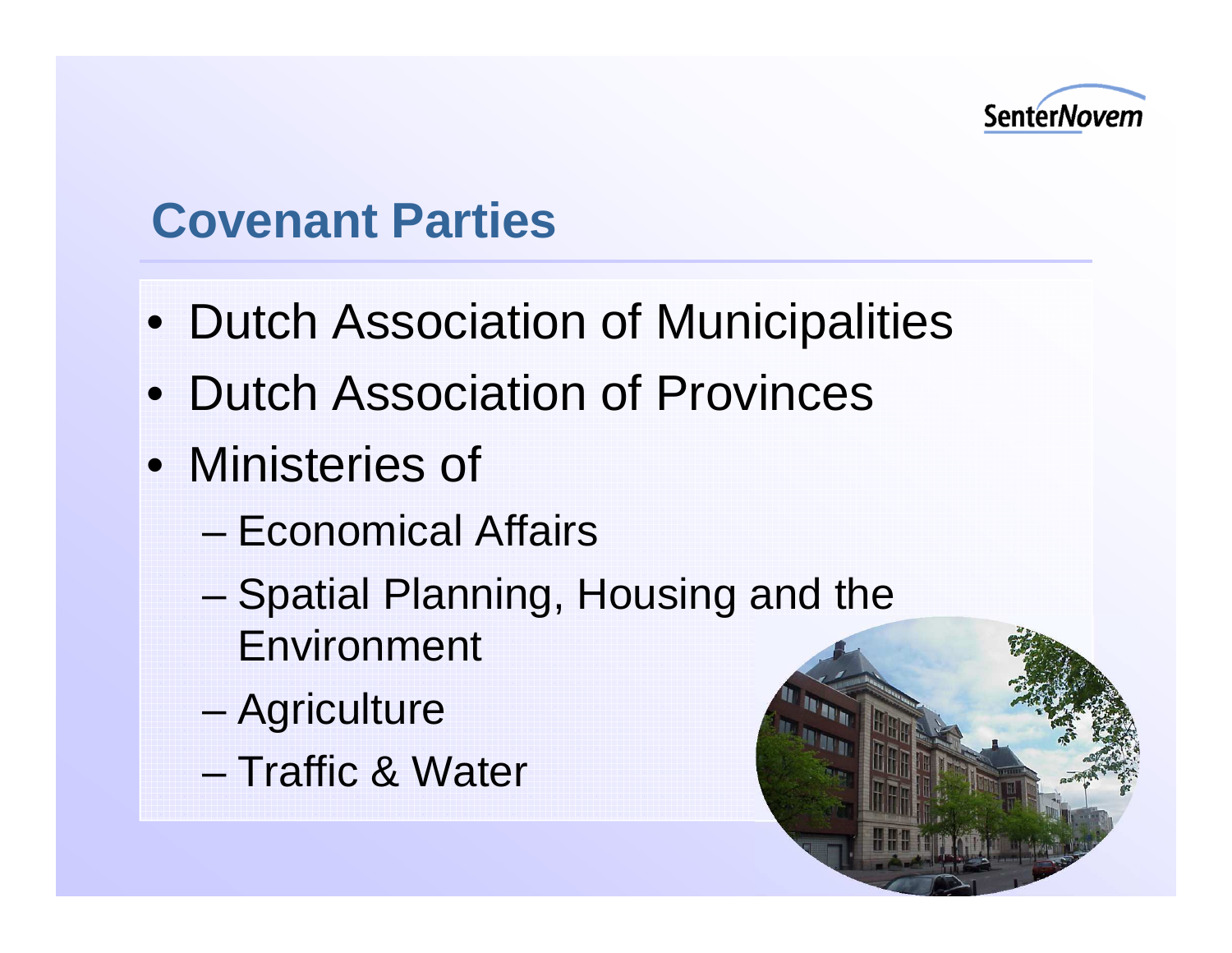

# **Subsidy Climate Covenant**



#### **Money for:**

- Support in the development of Local climate policies, SEAP

- Personal costs, communication, research.

- Not the investments on hardware !!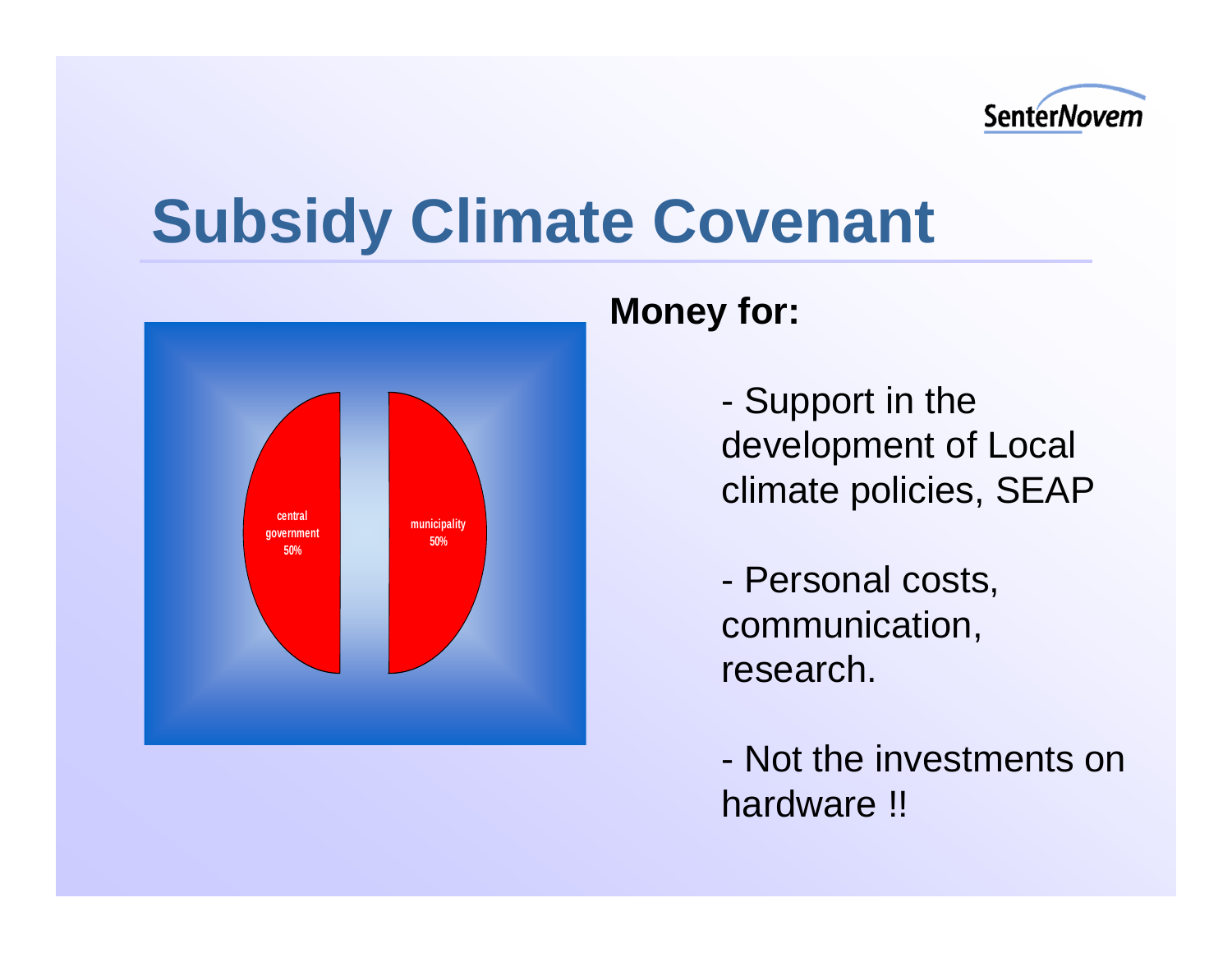## SenterNovem

## The way we support municipalities and provinces

- 15 Advisors Network of municipalities, regions and provinces
	- $\Delta$ dvice Advice through personal contact with deputy mayors and civil servants
	- $-$  Activativ Activating and supporting Regions and provinces to develop their own SEAP and to act as supporting structure towards the municipalities
- Stimulating municipal and provincial climate policies
	- –Climate Scan → Define Opportunities<br>
	Morkshops → Choose best Opportun
	- –Workshops → Choose best Opportunities<br>Assisting in the development and defeniti
	- – Assisting in the development and defenition of creating a project!
	- – One on one contact, help the internal organization of municipalities and helping with connecting towards external actors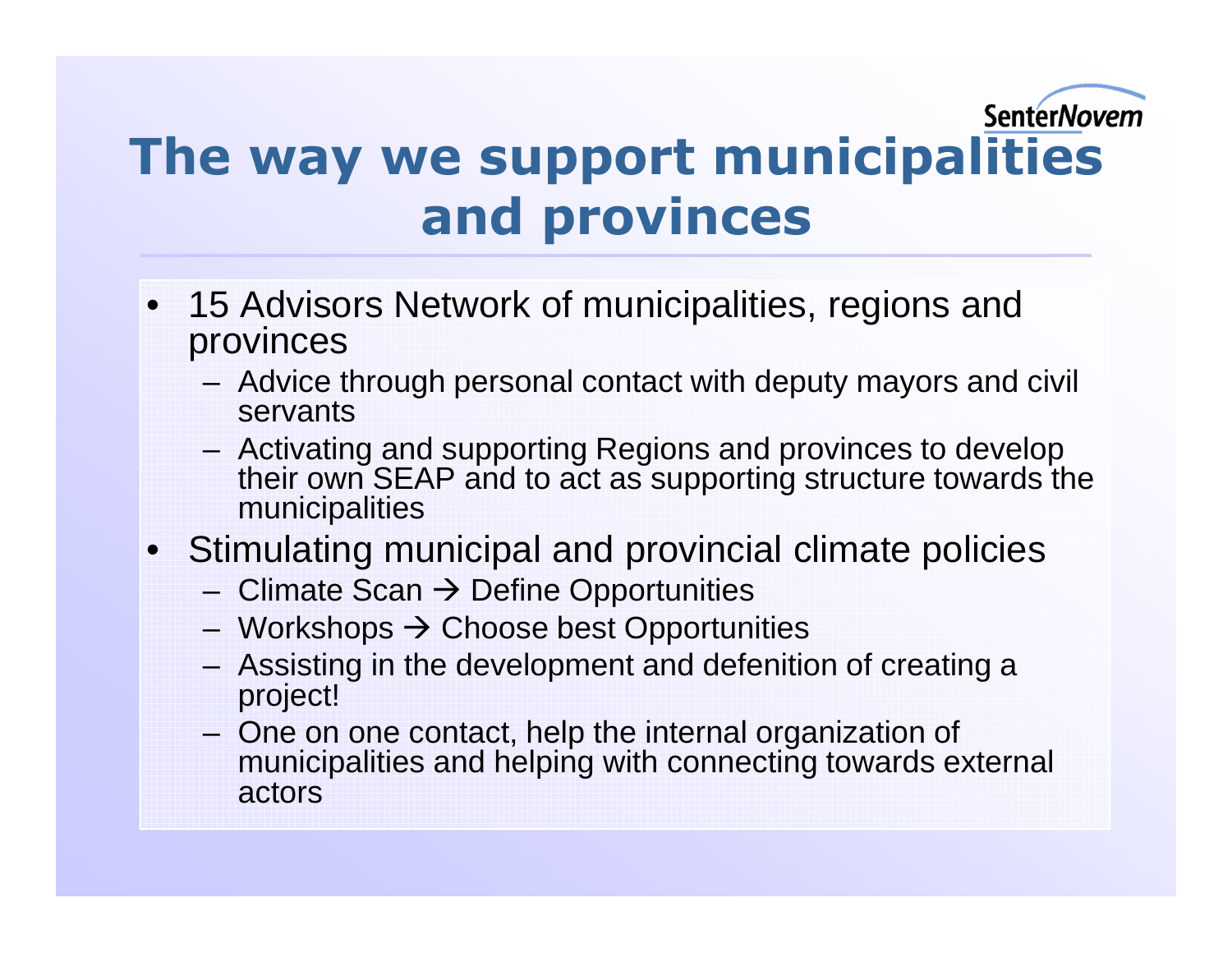

### Municipal Menu for SEAP Climate Policy

| <b>Municipal Menu for Climate Policy</b>          |                 |                     |                   |
|---------------------------------------------------|-----------------|---------------------|-------------------|
|                                                   | <b>AMBITION</b> |                     |                   |
| <b>TOPIC</b>                                      | <b>ACTIVE</b>   | <b>FRONT RUNNER</b> | <b>INNOVATIVE</b> |
| <b>CLIMATE IN POLICIES</b>                        | . Target        | . Target            | · Target          |
|                                                   | · Target        | · Target            | - Target          |
| <b>MUNICIPAL BUILDINGS &amp;</b>                  | - Target        | · Target            | - Target          |
| <b>FACILITIES</b>                                 | · Target        | · Target            | - Target          |
| <b>HOUSING</b>                                    | · Target        | . Target            | · Target          |
|                                                   | · Target        | . Target            | · Target          |
| <b>COMPANIES &amp; OFFICE</b><br><b>BUILDINGS</b> | · Target        | · Target            | · Target          |
|                                                   | · Target        | · Target            | - Target          |
| <b>AGRICULTURAL SECTOR</b>                        | · Target        | · Target            | - Target          |
|                                                   | · Target        | · Target            | - Target          |
| <b>TRAFIC &amp; TRANSPORT</b>                     | · Target        | . Target            | · Target          |
|                                                   | · Target        | · Target            | - Target          |
| <b>RENEWABLE ENERGY</b>                           | · Target        | . Target            | · Target          |
|                                                   | · Target        | - Target            | - Target          |
| <b>INTERNATIONAL</b>                              | · Target        | · Target            | · Target          |
|                                                   | · Target        | · Target            | - Target          |

www.climatemenu.com !!! Other Ministries and Regions and Provinces acting as supporting structure embedded their targets in the menu and connected available fundings.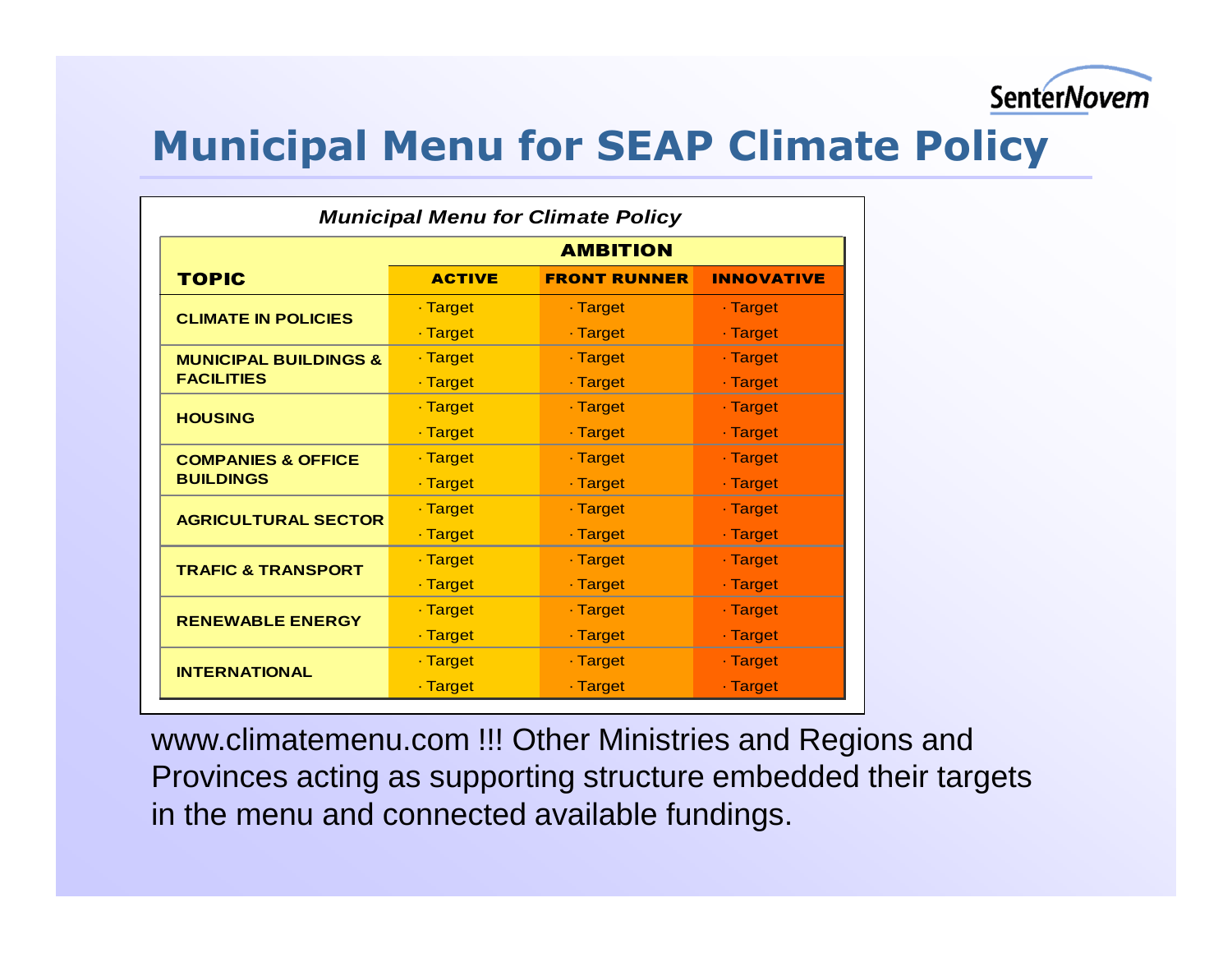

## Municipal Menu for SEAP & Climate **Policy**

#### **Targets from basic to innovative:**

- – Start 1, 2 or 4 projects on rehabilitation of city warming
- 4 %, 8% or 12% energy efficiency improvement on the total amount of energy used by all municipal buildings and installations
- Development of financial incentives together with banks on municipal level

All target levels are exceeding legislative obligations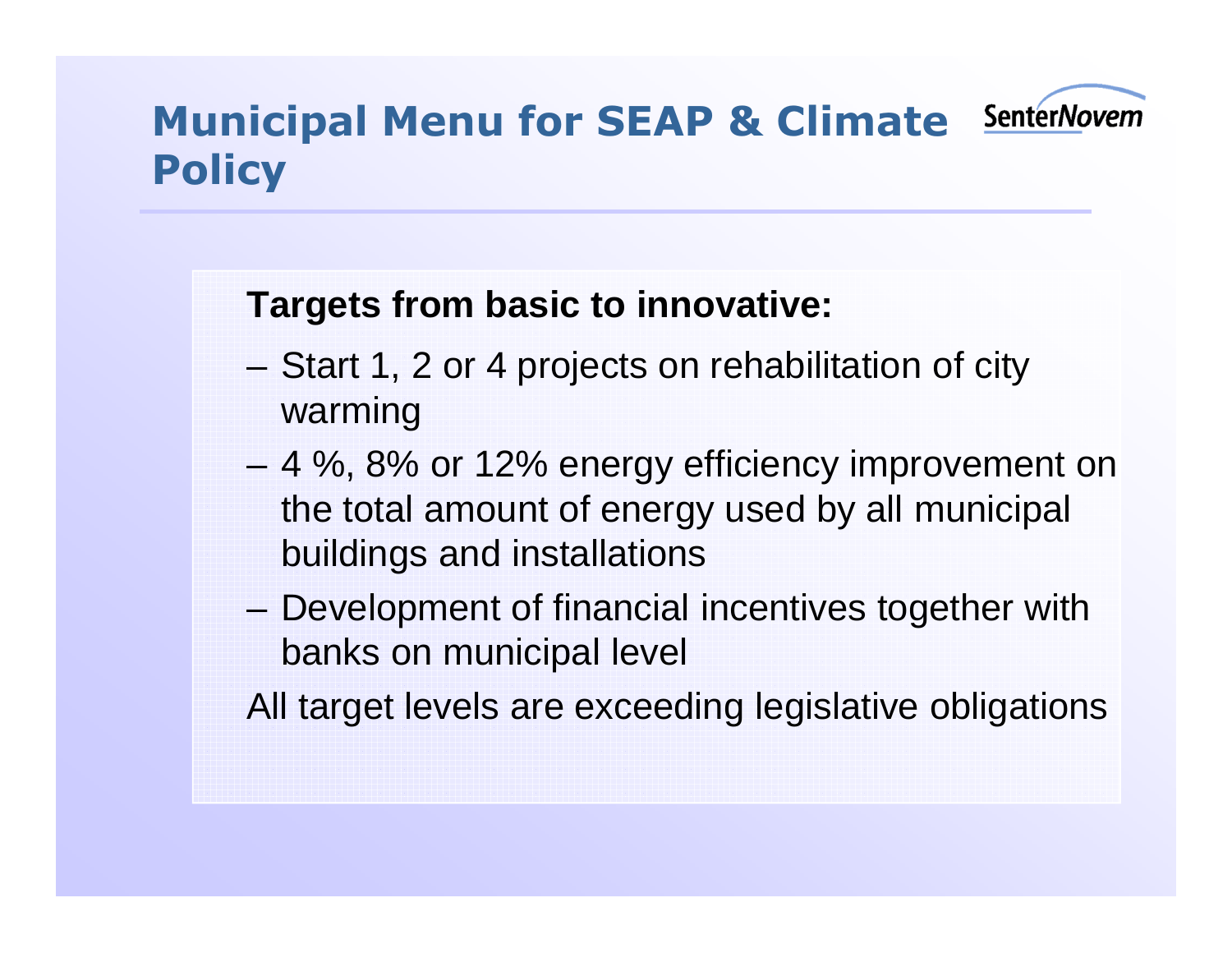

## Project Result and Definition

Result = About 16 projects for every single municipality/region/province defined in a Project Plan containing:

- Project Target
- Project Definition & Results
- Project Planning (first 10 actions)
- Project Costs
- Project Participants (several internal departments/external actors)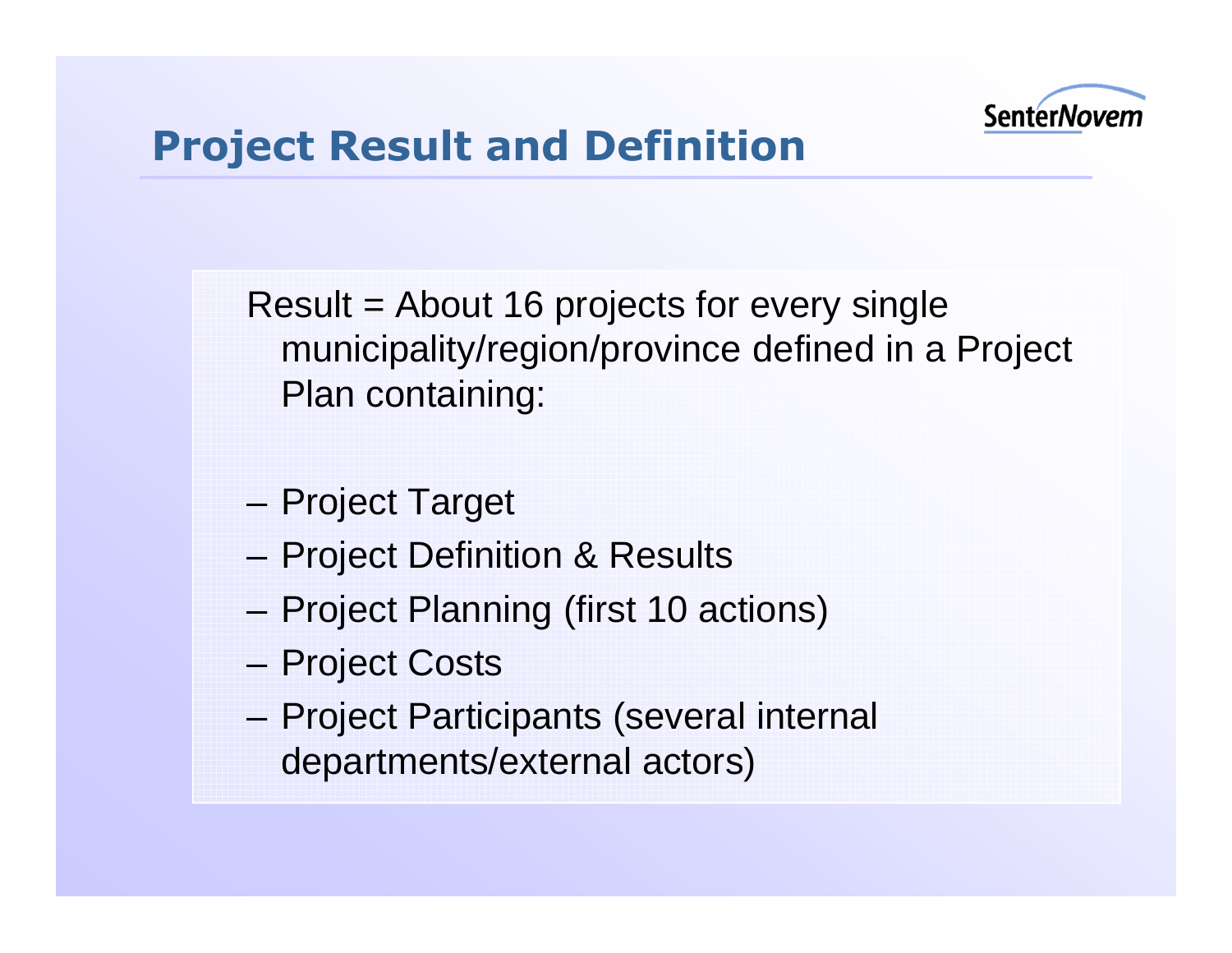

## Results…

- 320 Climate scans (mapping reference situation)
- 250 Implementation plans / SEAP's (collection of projects)
- 250 Subsidy requests of municipalities granted
- $\bullet$ <sup>12</sup> Subsidy requests of provinces granted
- ... through many single projects CO2 effect in 2010 around 450 kton.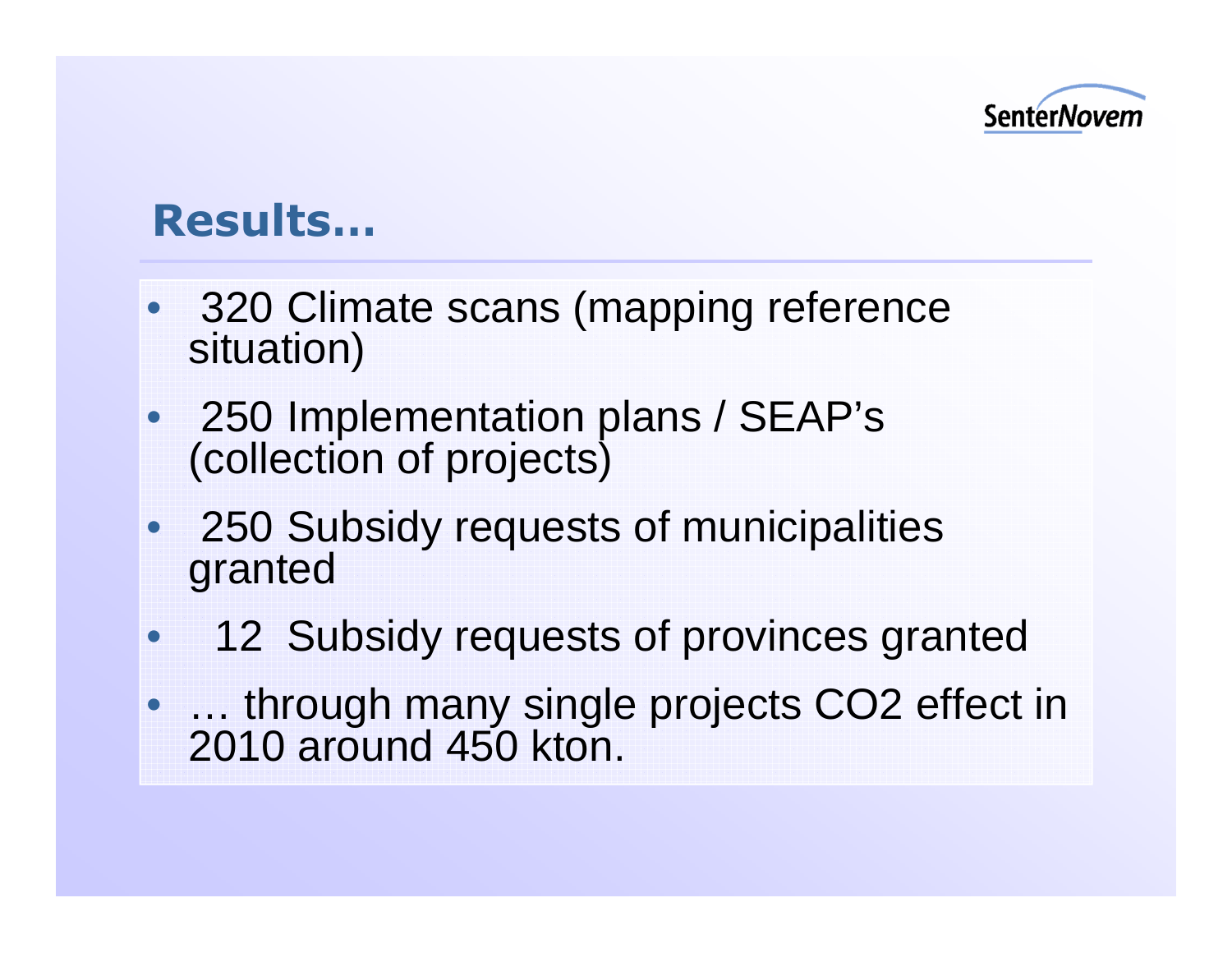

## Connecting to Covenant of Mayors

- No more subsidy or covenant after 2012
- Municipalities/Regions and provinces now know how to develop SEAP and continue this process
- • Tendency to voluntarily continue towards Climate Neutrality (75 municipalities), regions and provinces take natural role as supporting structure
- $\bullet$  Development of Monitoring system using existing and available Data (from energy companies, other programs (EPBD), installed level of windpower, number of biogas installations, number of houses with label, number of gas stations that offer alternative fuel, etc.. http://www.klimaatmonitor.databank.nl/
- Persuading to connect towards the covenant of Mayors, 16 municipalities now, main focus on 36 largest cities.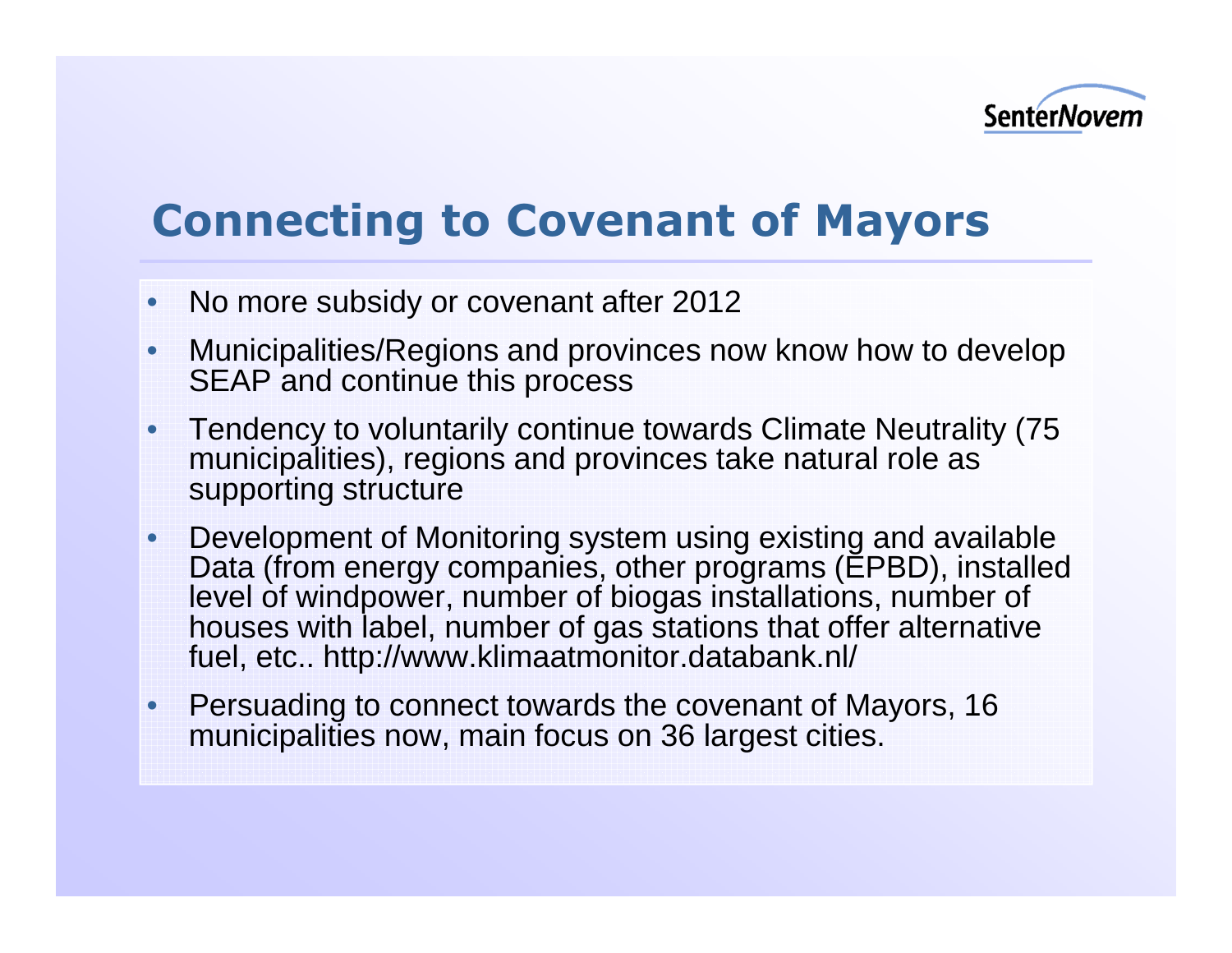#### Successful Approach for Local Climate Policy & SEAP

#### **Integrated approach, embedded plans:**

- Many departments involved, broad internal and external support base
- Concentrate on Realising Projects, not only developing SEAP and monitoring
- A national Supporting structure is essential, it helps to assist Regional Supporting Structures
- The process is the success!! Don't forget a model is just a model !!